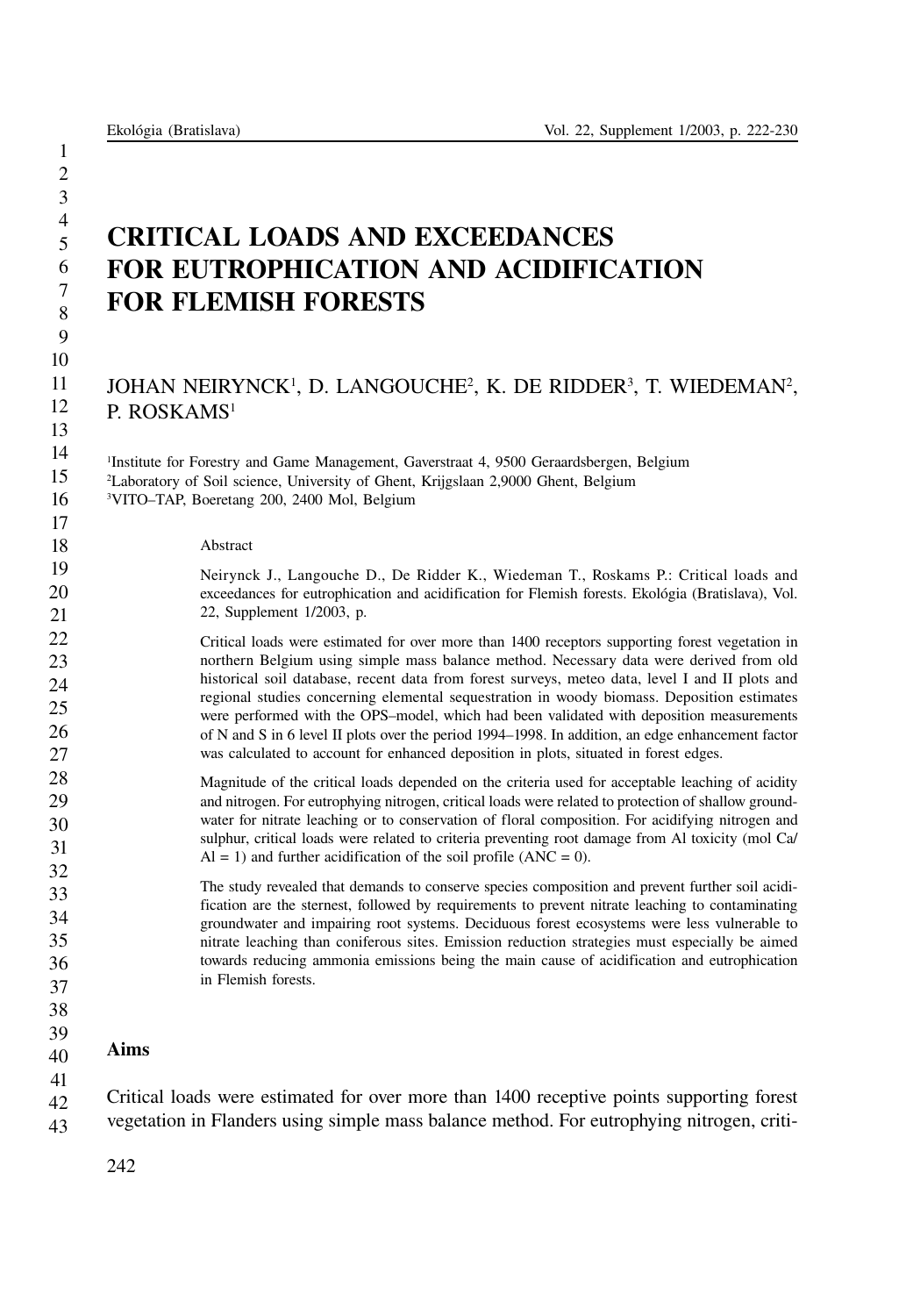## Material and methods

Necessary data were derived from an old historical soil database, recent data from forest surveys, meteo data, level I and II plots and regional studies concerning elemental sequestration in woody biomass. The acceptable leaching of acidity (*ANCle(crit)*) was determined by (1) a critical Bc/Al ratio of 1 for all tree species and (2) avoiding further decrease of the acid neutralising capacity  $(ANC = 0)$ . The acceptable leaching loss of nitrate was calculated from (1) threshold values preventing shifts in vegetation composition (100 mol<sub>c</sub> N (De Vries, 1996) and 6 kg N (Hall, 2001)) and (2) EU quality target values (25 ppm  $NO<sub>3</sub>$ ) or drinking–water standards (50 ppm  $NO<sub>3</sub>$ ) preventing nitrate contamination of shallow ground water.

Deposition estimates were performed using the Operational Priority Substances (OPS) model (Van Jaarsveld, 1995), which had been validated by deposition measurements of N and S in 6 level II plots over the period 1993–1998. In addition, an edge enhancement factor was calculated to account for enhanced deposition in plots, situated in forest edges.

# Results and conclusions

Magnitude of the critical loads depended on the considered effects induced by eutrophication and acidification. The study revealed that demands to conserve species composition and to prevent further soil acidification were the most stringent, with critical loads being exceeded in all receptive points (Table 1). Meeting deposition targets for preventing dam-

T a b l e 1. Overview of median critical loads and exceedances for deciduous and coniferous forest according to applied criterion (non–calcareous soils)

| Effect               | Criterion          | Critical load<br>[eq ha <sup>-1</sup> jaar <sup>-1</sup> ] |            | Exceedance<br>[eq ha <sup>-1</sup> jaar <sup>-1</sup> ] |            | % exceedance (for<br>1425 receptive<br>points) |            |
|----------------------|--------------------|------------------------------------------------------------|------------|---------------------------------------------------------|------------|------------------------------------------------|------------|
|                      |                    | deciduous                                                  | coniferous | deciduous                                               | coniferous | deciduous                                      | coniferous |
| -acidification       |                    |                                                            |            |                                                         |            |                                                |            |
| Root damage          | $-BC/A1 = 1$       | 2700                                                       | 3100       | 830                                                     | 1100       | 86                                             | 95         |
| Base status          | $-ANC = 0$         | 1500                                                       | 1500       | 2100                                                    | 2700       | 100                                            | 100        |
| -eutropying nitrogen |                    |                                                            |            |                                                         |            |                                                |            |
| Floral composition   | $1.4 \text{ kg N}$ | 1100                                                       | 710        | 1800                                                    | 2600       | 100                                            | 100        |
|                      | $6 \text{ kg N}$   | 1700                                                       | 1200       | 1200                                                    | 2100       | 99                                             | 100        |
| Nitrate infiltration | 25 ppm $NO3$       | 2900                                                       | 1800       | 60                                                      | 1600       | 53                                             | 99         |
| Shallow ground water | $50$ ppm $NO2$     | 4900                                                       | 2900       | $-2000$                                                 | 510        | 12                                             | 69         |